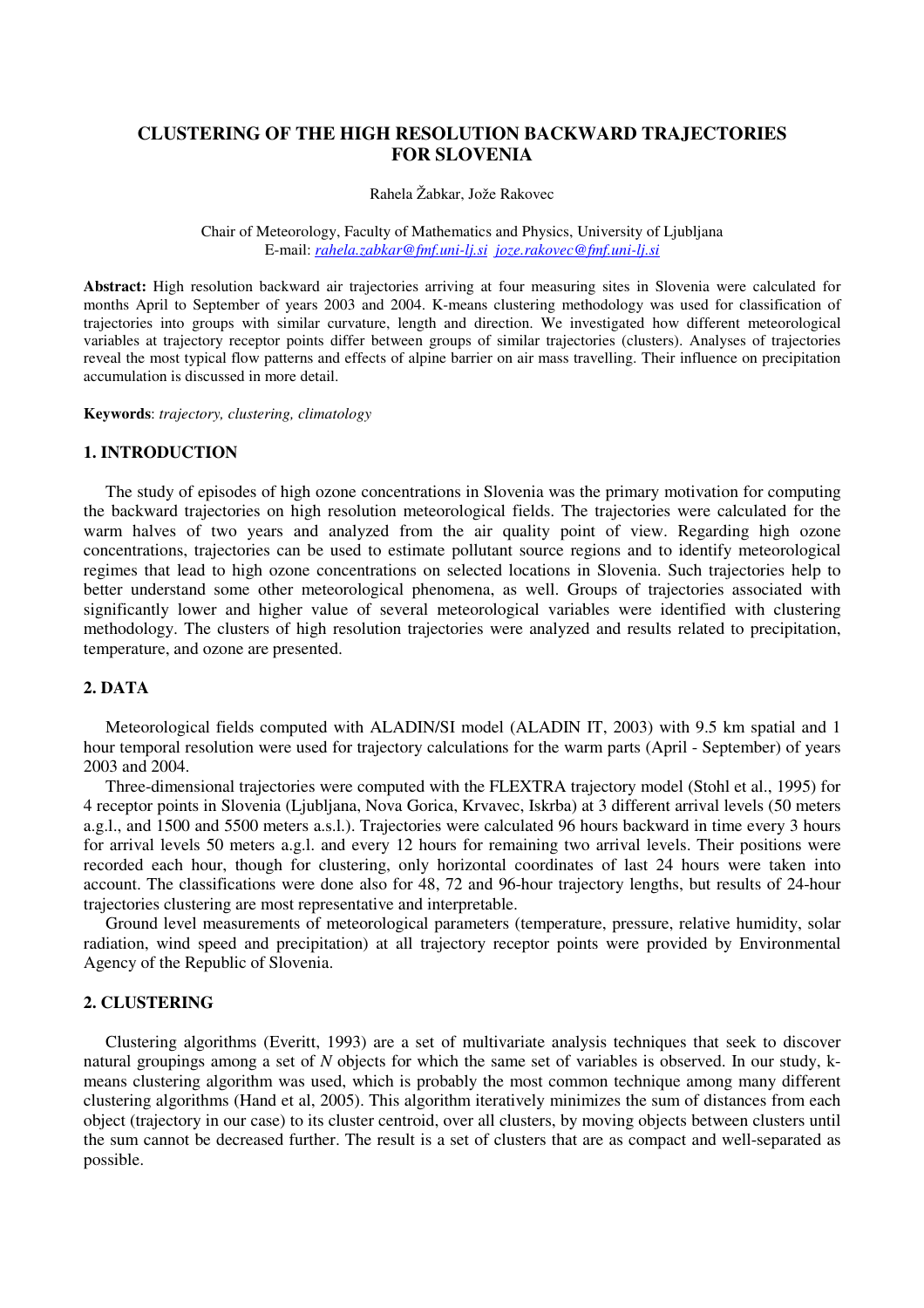Like many other types of numerical minimizations, the solution that k-means reaches, often depends on the starting points, i.e. the initial cluster centroids. Hence, the minimum that is found by k-means can be merely a local minimum. To avoid reaching the local minima we used the multiple random starts procedure. We repeated the clustering 800-times with random initial cluster centroids and then selected the solution with a minimum sum of distance from final cluster centroids. For calculating the distances between trajectories, the Euclidean similarity measure was used.

## **3. RESULTS**

Figure 1 shows the number density of the entire trajectory data arriving to Ljubljana on two levels: 50 m a.g.l. and 5500 m a.s.l. In contrast to homogeneous flow pattern with predominating western flow at 5500 meters, there are some characteristic pathways at lower levels, that are influenced by the very complex topography. Some significant pathways were determined by grouping similar trajectories into clusters. Cluster centroids for three final levels are presented in Figures 3 and 4. They are consistent with flow patterns shown in Figure 1. The connections between meteorological variables measured at final trajectory points and the 50 m trajectory clusters were studied and are shown in Table 1. Kruskal-Wallis test was used for testing the significance of inter-cluster variation in variables, while Turkey-Kramer criterion was used to determine significant differences in measured variables for pairs of clusters (Hochberg and Tamhane, 1987).



**Figure 1:** Number density of trajectories for Ljubljana. Left: final trajectory points are located 50 meters above ground level. Right: final trajectory points are located 5500 meters above mean sea level.

Among meteorological variables measured at ground level, precipitation depends mostly on air flow in higher level. For 1500 m and 5500 m, trajectory clusters are presented in Figure 3 and results of precipitation analysis are shown as well. Number density of 50 m trajectories for precipitation days, hot days and for days with maximum ozone concentrations above 150  $\mu$ g/m<sup>3</sup> is shown in Figure 2. As we expected, flow patterns of ozone days correspond highly to hot days flow patterns, only that there is more south-westerly flow in ozone days which indicates possible sources of ozone precursors.



**Figure 2:** Number density of selected trajectories 50 m above ground level for Ljubliana. Left: days with measured precipitation above 5 mm. Centre: days with maximum daily temperature above 30 °C. Right: days with maximum ozone concentrations above 150  $\mu$ g/m<sup>3</sup>.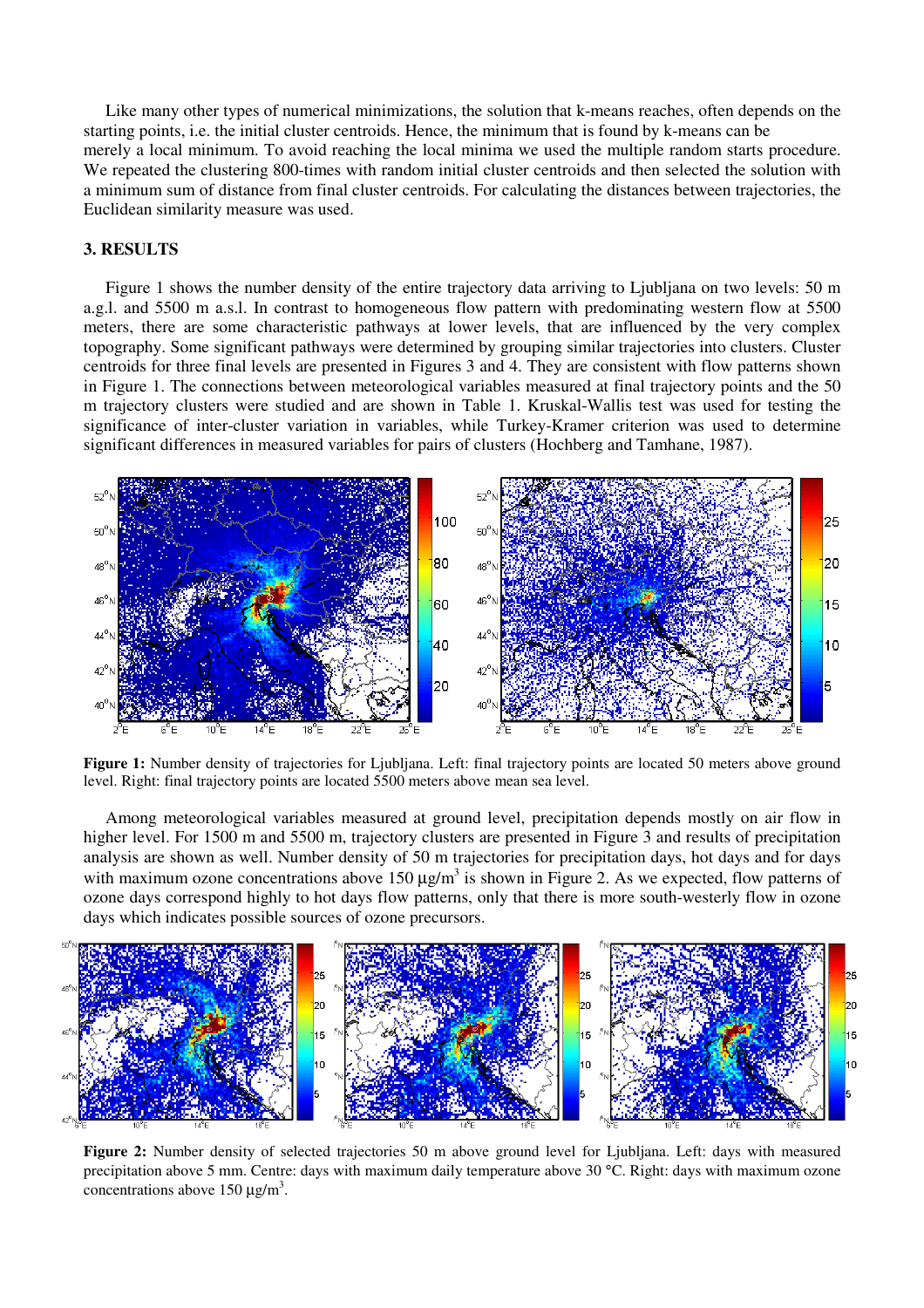

**Figure 3:** Trajectory cluster centroids for Ljubljana according to precipitation amount. Final trajectory points are located 1500 meters (left) and 5500 meters (right) above sea level. Text in the boxes has the following form: *a* (*b/c/d*), where *a* stands for percentage of trajectories in a cluster, and *b,c* and *d* stand for the number of days with precipitation above a certain threshold: *b* above 1 mm, *c* above 20 mm and *d* above 40 mm.



**Figure 4:** Left: trajectory cluster centroids for Ljubljana. Final trajectory points are located 50 meters above ground level. Beside cluster number the percentages of complete trajectories occurring in that cluster are stated. Right: all cluster members for the clusters on the left side.

From Figure 4 and Table 1 some conclusions for 50 m trajectories can be drawn. Since they are originating from the north, air masses in clusters 3, 7 and 8 have significantly lower temperatures. All three clusters have only a few precipitation days, which is partly due to Foehn effect. Clusters 7 and 8 are associated with high amount of direct solar radiation, while cluster 3 is associated with a significantly higher relative humidity and the lowest average value of measured direct solar radiation. There are cold and cloudy days in this cluster, but without precipitation.